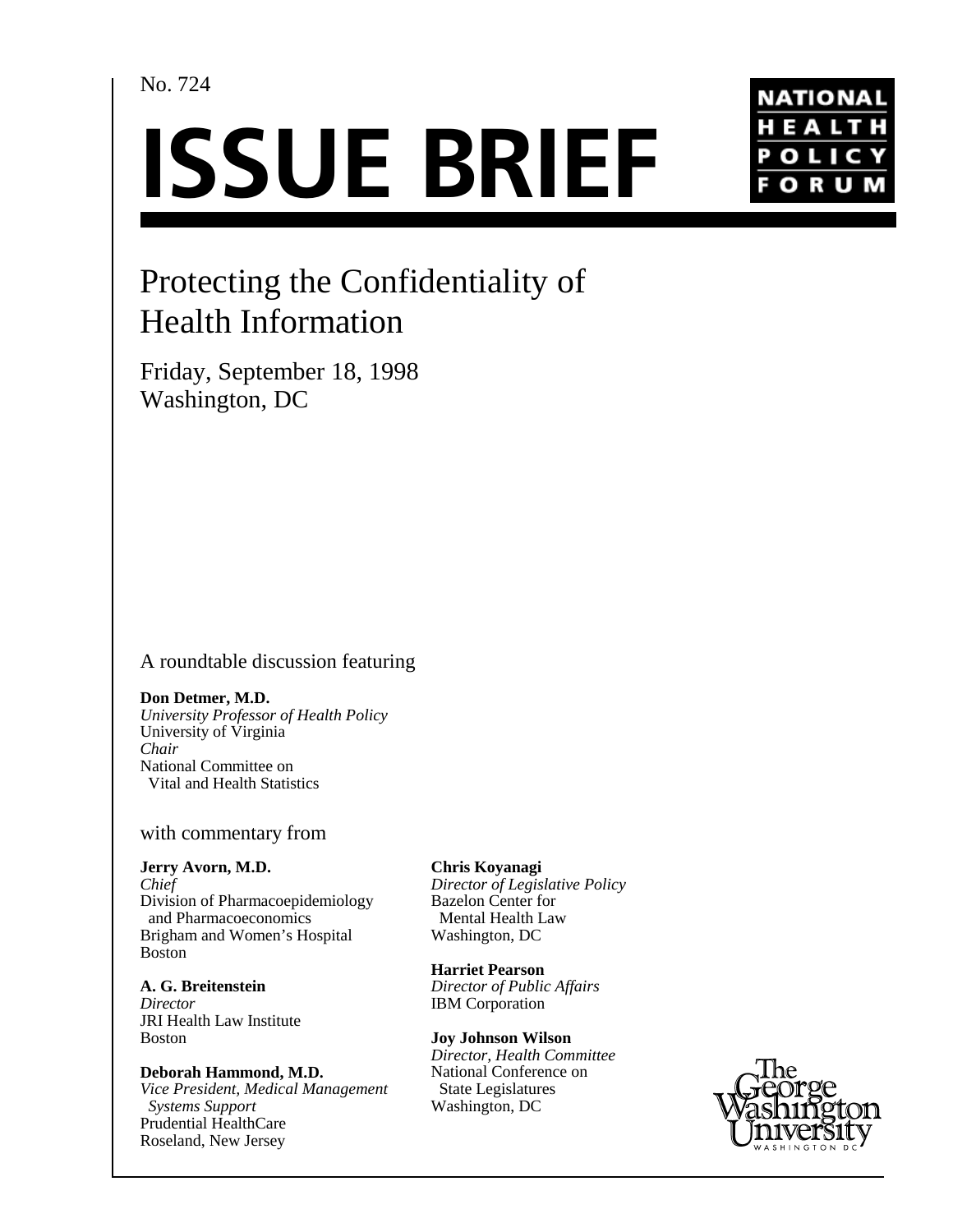# Protecting the Confidentiality of Health Information

As the use of information technology spreads, concerns about the confidentiality of health information increase. The public has become aware that much personal information is widely available and beyond the control of the individual. Medical records, which often contain personal and sensitive information, seem particularly vulnerable. In today's health care marketplace, a multitude of entities—managed care companies, retail pharmacies, employers, and researchers—may have access to personally identifiable health information.

Many policymakers have taken note of these concerns and have called for federal legislation to protect the confidentiality of health information, yet consensus on how best to craft legislation remains elusive. Certain to be contentious and complex, federal legislation would affect numerous stakeholders. Many consumer and physician groups argue that proposed legislation does not go far enough to maintain the trust between physicians and patients, thereby jeopardizing the quality of care delivered. Moreover, some consumer groups are concerned about how health information is currently being used beyond the realm of health care (for example, for law enforcement activities or employment decisions). Therefore, they call for strict limits on its use. At the same time, those who use health information to deliver, finance, research, track, and evaluate health care-related services worry that legislation will impede their ability to share information and, therefore, make less information available for important health-related evaluation (such as outcomes analysis, performance measurement, research, and public health activities). Indeed, these users of information believe there is a major disconnect between demands for greater accountability in the health care system and demands for privacy rights.

The Forum recently distributed a comprehensive background paper on the confidentiality of health information, prepared by Lise Rybowski. This Forum session will concentrate on three of the key issue areas raised in that paper: controlling access to health information, conducting research, and preempting state laws.

#### **THE IMPETUS FOR LEGISLATION**

A combination of factors has led to the call for a legislative solution to protect the confidentiality of health information. The most obvious stimulus is the passage of the Health Insurance Portability and Accountability Act of 1996 (HIPAA), which effectively set a deadline for Congress to act to protect personal privacy. HIPAA required the secretary of health and human services to make recommendations to Congress, in consultation with the National Committee on Vital and Health Statistics (NCVHS), on ways to protect individually identifiable information and to establish penalties for wrongful disclosure of personal health information. The secretary presented those recommendations in September 1997; Congress now has until August 1999 to enact a privacy law. If Congress fails to act, the secretary is directed to promulgate regulations within 42 months of HIPAA enactment (by February 21, 2000) relating to the privacy of health information transmitted in connection with specified electronic transactions.

HIPAA also contains administrative simplification requirements designed to facilitate standardized, electronic transmission of certain administrative and financial health-related transactions. In fact, the privacy provisions were included in HIPAA due to concerns about the administrative simplification provisions.

DHHS is now in the process of issuing a series of proposed regulations related to administrative simplification standards. Since May, the department has released regulations relating to a uniform electronic health care

## **ISSUE BRIEF**/No. 724

**Analyst/Writer** Nora Super Jones

#### **National Health Policy Forum**

2021 K Street, NW, Suite 800 Washington, DC 20052 202/872-1390 202/862-9837 (fax) nhpf@gwu.edu (e-mail) www.nhpf.org (Web site)

**Judith Miller Jones**, Director **Karen Matherlee,** Co-Director **Sandra M. Foote**, Co-Director **Michele Black**, Publications Director

**NHPF** is a nonpartisan education and information exchange for federal health policymakers.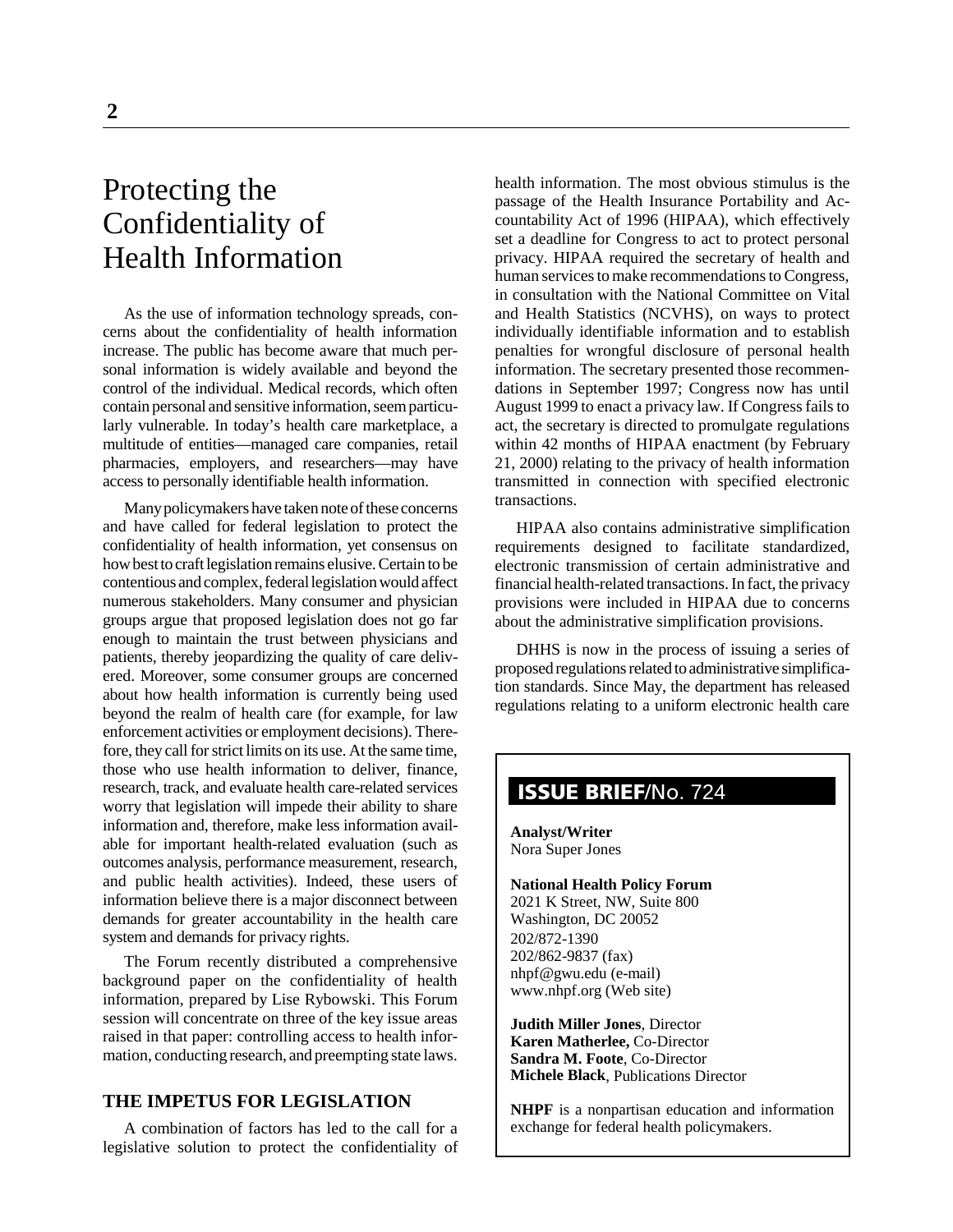claim (and other common administrative transactions), unique identifier numbers for health care providers and employers, and security standards for electronic health data. In releasing the security regulations on August 11, Secretary of Health and Human Services Donna Shalala said that, while the standards are crucial, they are "not enough."1 In addition, she called for new legal protections to safeguard the privacy of medical records in *all* forms.

One administrative simplification standard that has yet to be released has generated tremendous controversy and drawn sharp criticism from medical and privacy advocates.<sup>2</sup> Under HIPAA, DHHS is required to adopt a unique health identifier number for each American. The Clinton administration has said no proposal for patient identifier numbers will be implemented until privacy protections have been put in place. According to DHHS officials, the timetable and substantive requirements of HIPAA envisioned that federal privacy protections would be in place at the same time the transactions standards, standard identifiers, and system security measures were implemented. If Congress fails to enact a privacy law by August 1999, HIPAA requires DHHS to issue regulations to protect the confidentiality of information transmitted in connection with the standardized transactions described in the law. These regulations would have to be finalized by February 2000, before the effective date of the uniform data standards.

Other factors that increase pressure for legislative action include:

- The notable progress of information technologies over the last several years and the corresponding increase in the usefulness and ubiquity of health care data.
- Growing awareness of the use of personal medical data by various health care corporations for commercial advantage.
- The growth of managed care, which has greatly increased the number of entities that have access to personal health information and, in turn, has accentuated concerns about privacy among both clinicians and patients, particularly with respect to ways that information may be used to create barriers to care and coverage.
- International pressures centered around a European Union directive, effective October 1998, that prohibits member nations from disseminating information to organizations outside the country that do not provide an adequate degree of privacy protection.

#### **PENDING LEGISLATION**

In response, Congress has stepped up its efforts to enact privacy legislation. All of the major patient protection bills pending in Congress contain confidentiality provisions. All would give individuals the right to inspect and copy their medical records, except in special circumstances. For example, a Senate GOP bill (S. 2330), a bill introduced by Sen. Edward M. Kennedy (D-Mass.) and Rep. John D. Dingell (D-Mich.) (S. 1890/H.R.3605), and one sponsored by Sen. John H. Chafee (R-R.I.) (S. 2416) contain broad requirements for plan-associated health professionals and facilities to post their confidentiality practices and to establish appropriate safeguards to protect the confidentiality of individually identifiable information. The bills do not define these practices and safeguards.

The House Republican-crafted Patient Protection Act of 1998 (H.R. 4250) contains more detailed provisions relating to medical records confidentiality. Under the bill, "any person who maintains protected health information may disclose the information to a health care provider or a health plan for the purpose of permitting the provider or plan to conduct several health care operations." Health care "operations" are defined as

services, provided directly by or on behalf of a health plan or health care provider or by its agent, for any of the following purposes: (*a*) Coordinating health care, including health care management of the individual through risk assessment, case management, and disease management. (*b*) Conducting quality assessment and improvement activities, including outcomes evaluation, clinical guideline development and improvement, and health promotion. (*c*) Carrying out utilization review activities, including precertification and preauthorization of services, and health plan rating activities, including underwriting and experience rating. (*d*) Conducting or arranging for auditing services.

Critics have charged that the term "health care operations" is so broad it could apply to anything, including the transfer of patient information to companies marketing new drugs.3 Moreover, privacy advocates want the confidentiality provisions to be considered separately from the broader patient protection bill. Health care industry representatives disagree, stating that the House-passed bill achieves a balance between consumers' concerns over the confidentiality of health information and their demands for high quality, affordable health care services.4

While the fate of this broad legislation remains uncertain, several proposals focused exclusively on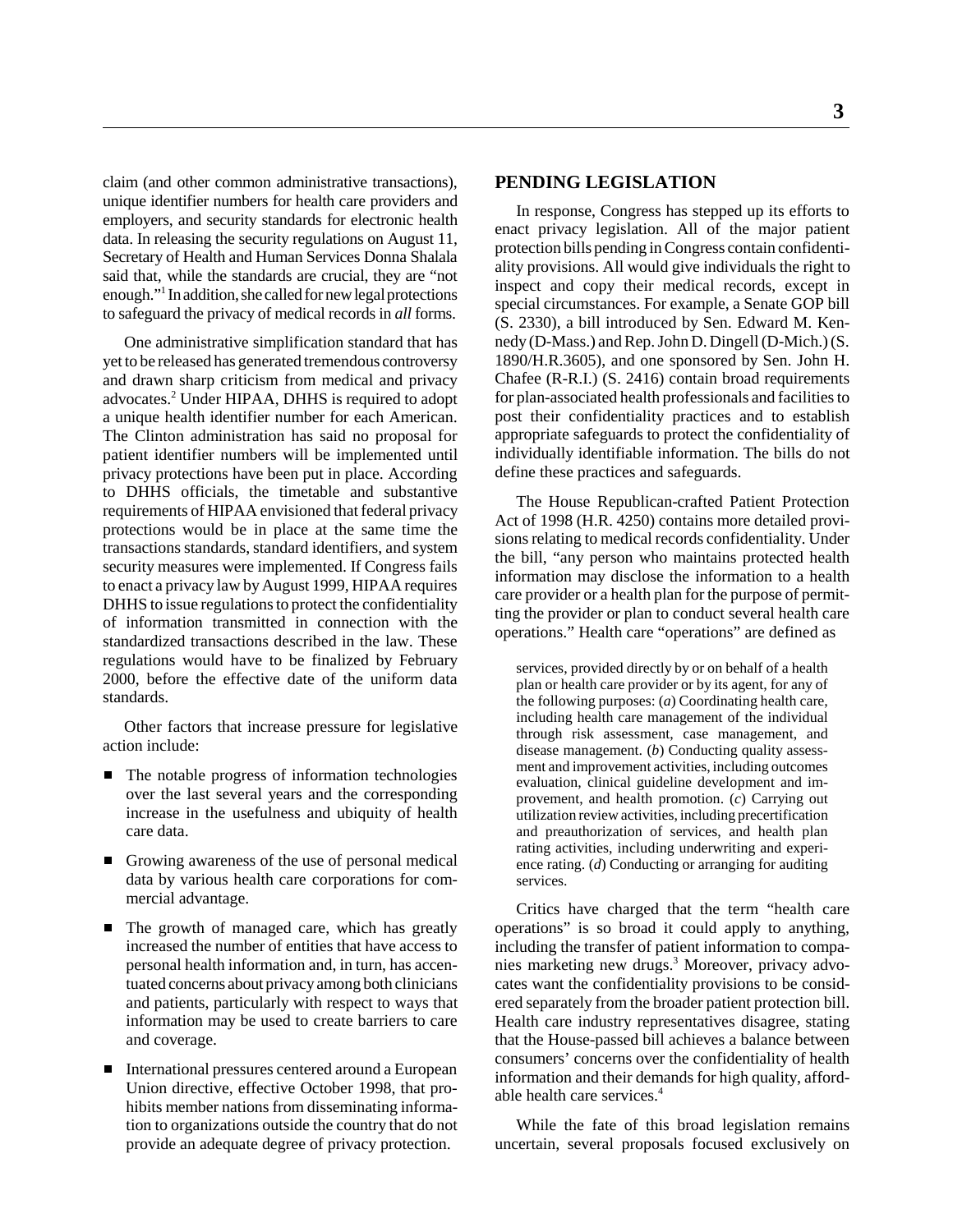medical records confidentiality are circulating in Congress. Sens. James M. Jeffords (R-Vt.) and Christopher T. Dodd (D-Conn.) have introduced the *Health Care Personal Information Nondisclosure Act of 1998* (S. 1921); and Sens. Patrick J. Leahy (D-Vt.) and Kennedy have put forward the *Medical Information Privacy and Security Act* (S. 1368); Sen. Robert F. Bennett (R-Utah), who sponsored legislation during the last session of Congress, is also drafting a bill that is expected to be introduced this fall.

In the House, Reps. Christopher R. Shays (R-Conn.) and Thomas M. Barrett (D-Wis.) have introduced the *Consumer Protection and Medical Record Confidentiality Act of 1998* (H.R. 3900), Rep. Jim McDermott (D-Wash.) has introduced the *Medical Privacy in the Age of New Technologies Act of 1997* (H.R. 1815), and Rep. Gary A. Condit (D-Calif.) sponsored the *Fair Health Information Practices Act of 1997* (H.R. 52).

The differences in the bills highlight some of the most contentious issues:

- What are the appropriate uses of personally identifiable information? To what extent can personally identifiable information be disclosed without patient authorization? For what purposes and under what conditions?
- $\blacksquare$  Should federal regulations be applied to both federally and nonfederally funded researchers that use personally identifiable data?
- How broad should federal preemption of state laws pertaining to confidentiality be?

#### **Consent**

All of the bills pending in the House and the Senate would require, as a general rule, patient consent prior to disclosure. The bills then set forth specific situations and conditions, which vary from bill to bill, under which information could be disclosed without consent. The standards for disclosure for law enforcement activities, in particular, vary widely.

Most bills would establish a two-tiered authorization process. That is, they would allow health care entities to require individuals to provide a first level of authorization for certain uses of personal health information as a condition to receiving care or providing payment.<sup>5</sup> After this requirement had been met, a second level of authorization would be required for disclosures not related to treatment or payment, and individuals would be permitted to refuse to consent to disclosures without suffering adverse consequences.

For instance, the Jeffords bill would require that employers, health plans, and, under certain circumstances, providers obtain a single authorization to disclose an individual's protected health information for purposes of treatment, payment, and health care operations.6 A separate authorization would be required for other purposes, including "for disclosure with intent to sell, transfer, or use protected health information for commercial advantage." The Shays bill would not require a first-level authorization for treatment, payment, and certain health care operations. In contrast, the Leahy bill would generally prohibit the disclosure of protected health information without first obtaining an individual's authorization, except in limited circumstances. It would apply to each release of medical information including re-releases. Furthermore, the Leahy bill would allow patients to pay for treatment themselves in order to avoid disclosure of personal health information.

#### **Research**

The bills differ in their treatment of federally and privately funded research and in their reliance on the current Institutional Review Board (IRB) system. The Leahy, Condit, and McDermott bills would require approval by IRB for federally funded and nonfederally funded research. Consistent with current federal regulations, the bills would permit the IRB to waive the informed consent requirement if the potential benefit of research outweighed the privacy interest of the individual. The Shays bill would permit disclosure to health researchers if the disclosure were "reviewed by a committee, board, or informal organization in accordance with confidentiality standards specifying permissible and impermissible uses of the information."

The Jeffords bill would permit protected health information to be disclosed to a health researcher who obtains the data under the following circumstances:

(1) from federally funded projects or institutions that have assurances on file with the Office of Protection of Human Subjects at the National Institutes of Health in compliance with rules specified by the federal government; (2) in conformance with rules promulgated by the Food and Drug Administration for new product trials; or (3) if the research is privately funded human subject research.

The bill notes that there are currently no specific procedures in place for the third classification of research. The bill would provide for the Senate Committee on Labor and Human Resources to await the recommendations of the secretary of health and human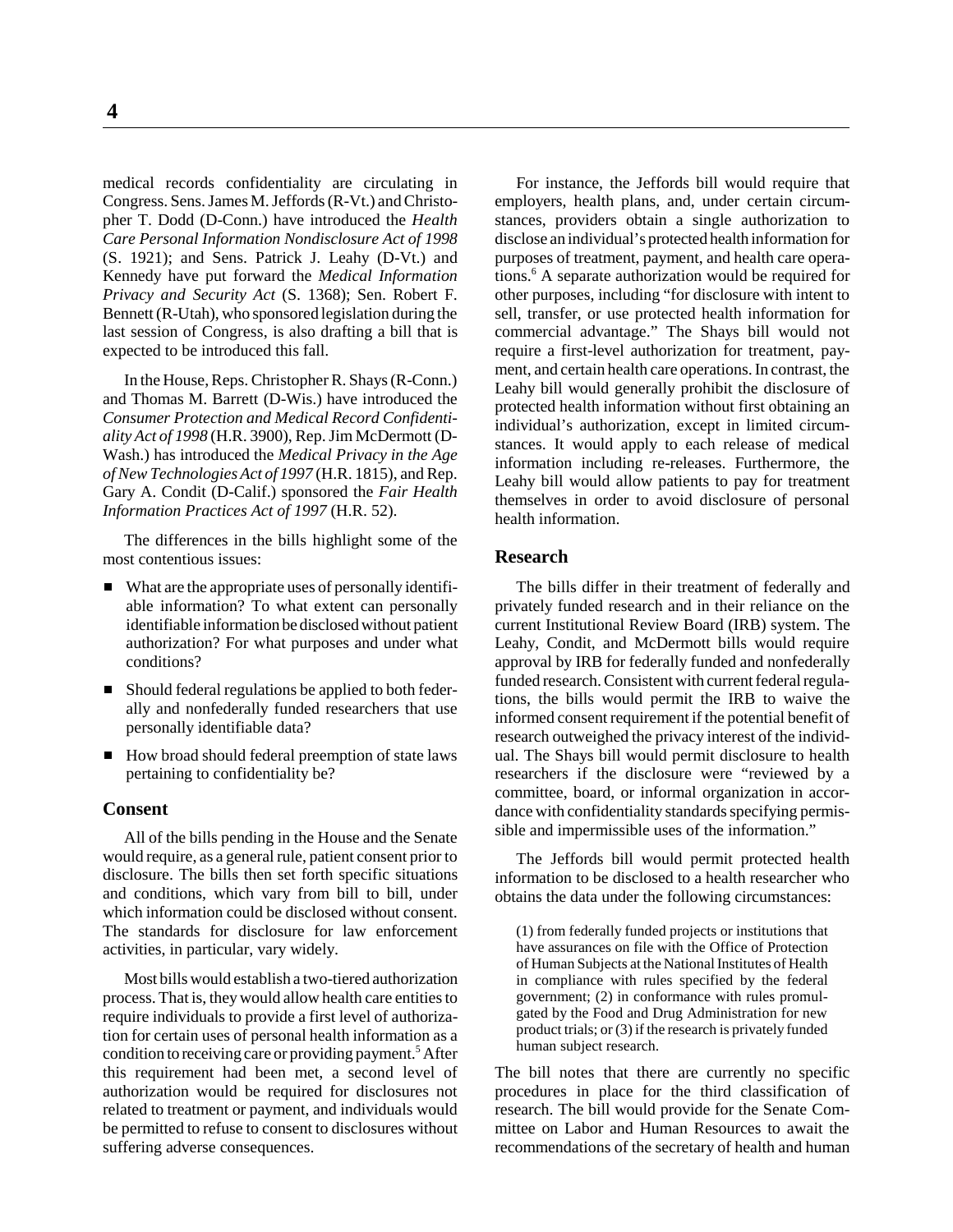services, after reviewing the commissioned General Accounting Office study on confidentiality and the National Bioethics Advisory Commission's report, to determine appropriate confidentiality procedures for privately funded human subject research.

#### **Federal Preemption**

The bills generally differ on whether or not to establish a floor or ceiling for federal standards. The Jeffords, Condit, and Shays bills generally would preempt most state laws except those pertaining to mental health and public health activities. The Leahy and McDermott bills would not preempt any state laws that provide a greater level of protection for personally identifiable health information. The latter position is generally consistent with the recommendations presented to Congress by DHHS.

#### **THE FORUM SESSION**

The Forum session will focus on the key issues raised by the background paper and provide an opportunity for the various stakeholders to discuss the policy implications of the options currently under consideration. In the interest of keeping the discussion focused, particular emphasis will be placed on the three topics identified earlier: controlling access to health information, conducting research, and preempting state laws.

**Don Detmer, M.D.**, university professor of health policy at the University of Virginia, will provide an overview of the issues that must be resolved and some of the options available to legislators, regulators, and the health care industry. As chairman of the Secretary's National Committee on Vital and Health Statistics, Dr. Detmer has been closely involved in providing guidance to DHHS regarding privacy and administrative simplification requirements. As a researcher and physician, he can also provide insight into how health information is currently used. Dr. Detmer also maintains a surgical practice, co-directs the Virginia Health Policy Center, and serves as chairman of the Board of Health Care Services of the Institute of Medicine of the National Academy of Sciences and of the board of Vhita, a company committed to personal computerbased records.

Because of the large number of stakeholders involved in this issue and the desire to provide an opportunity for a variety of perspectives to be heard, following Dr. Detmer's comments, the session will be conducted as a roundtable discussion with several knowledgeable participants at the table. Key issues and questions will be discussed by invited commentators as well as by participants in the Forum's audience. Invited discussants include the following:

Jerry Avorn, M.D., an associate professor of medicine at Harvard Medical School and chief of the division of pharmacoepidemiology and pharmacoeconomics at Brigham and Women's Hospital in Boston, will discuss the research community's concerns as they relate to data privacy, including the use of IRBs and the distinction between personally identifiable and nonidentifiable data for research purposes. An internist, geriatrician, and pharmacoepidemiologist, Dr. Avorn has focused his research efforts on medication use, with particular reference to elderly patients and chronic disease. Dr. Avorn currently serves as president of the International Society for Pharmacoepidemiology.

**A.G. Breitenstein,** director of the Justice Resource Institute's Health Law Institute in Boston, will discuss the need to improve patient confidentiality and medical privacy. As an attorney, Ms. Breitenstein provides direct legal representation to individuals infected with HIV and youth at high risk for becoming HIV infected. She has been working on confidentiality issues for the past three years and most recently was asked to testify before Congress and NCVHS about various legislative proposals now pending. She serves as a resource to several national and state organizations, including the National Resource Council and the Massachusetts Medical Society, as they develop policy regarding the confidentiality of medical records.

**Deborah Hammond, M.D.**, vice president of medical management systems support for Prudential HealthCare (PHC), will discuss insurance management issues and how proposed legislation might affect the plan's ability to conduct utilization review, measure the performance of providers, or otherwise do business. In addition, she will discuss the company's current practices regarding the confidentiality of health information and demands for this information from outside parties and how Prudential responds to these requests. Dr. Hammond is a physician leader in PHC, where she has served in a variety of capacities since 1986. Her current areas of responsibility include oversight of utilization management, quality improvement, pharmacy services, data capture and data warehousing, information delivery, and provider connectivity as well as interfacing with other system support areas, claims/encounter processing, provider network support, member service support, and sales and marketing.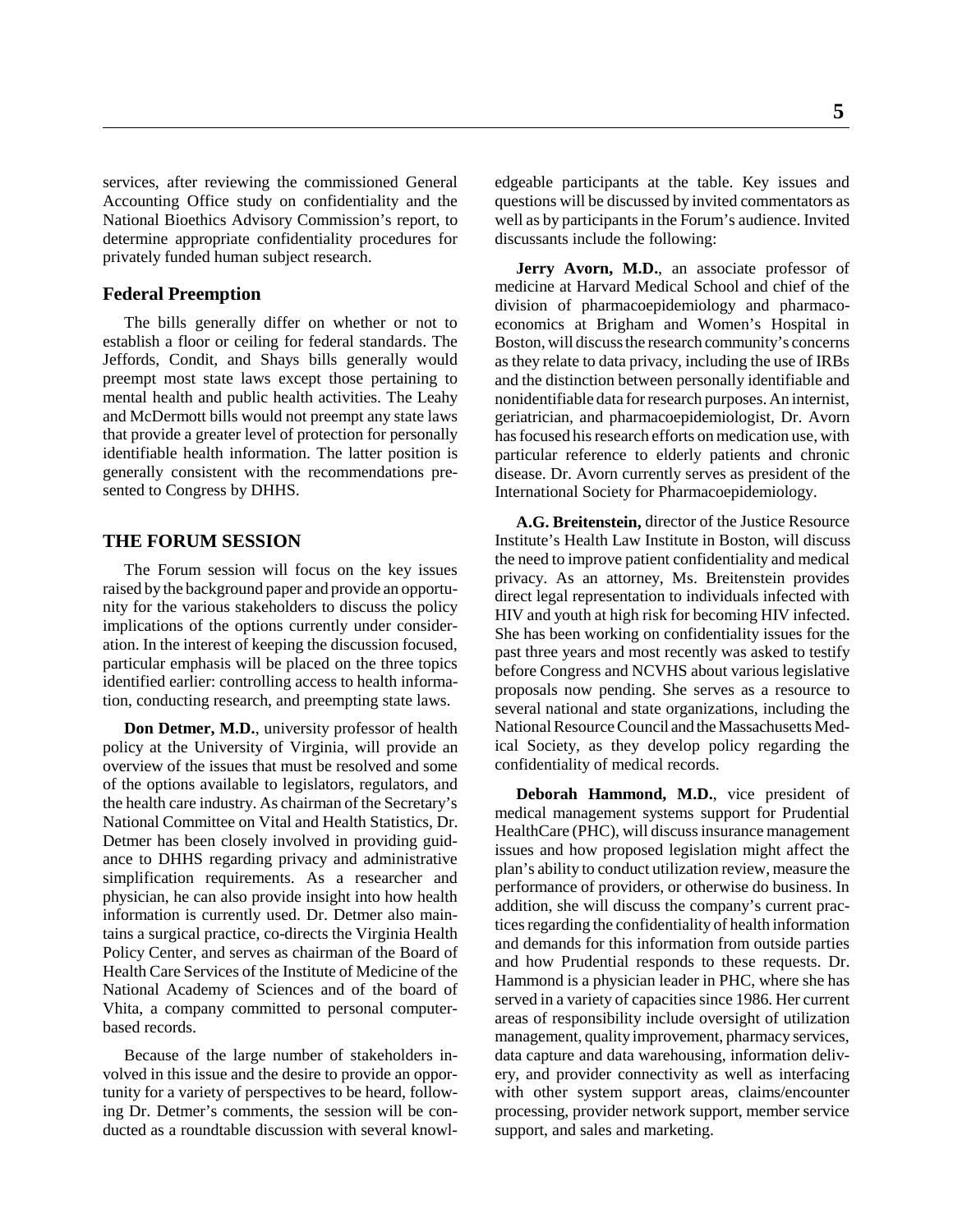**Chris Koyanagi**, legislative policy director for the Bazelon Center for Mental Health Law, will discuss the concerns of the mental health community. With over 25 years of experience as a government affairs specialist, Ms. Koyanagi has a substantial understanding of both mental health policy and the federal policy process. In her role as director of the legislative agenda for the Bazelon Center, a legal advocacy organization concerned about the rights of persons with severe mental illness, she supervises federal government relations and state initiative staff.

**Harriet Pearson**, director of public affairs for IBM Corporation, will discuss the perspective of large, selfinsured employers. She will address how employers use health information and what safeguards are in place to protect against discrimination. Ms. Pearson directs IBM's involvement in the areas of privacy, health care, workplace policy, and environmental and energy public policy. Since 1997, she has led IBM's work on privacy policy issues, focusing particularly on Internet privacy and medical records issues

**Joy Johnson Wilson**, federal affairs counsel and director of the Health Committee at the National Conference of State Legislatures (NCSL), will discuss state laws in the area of medical records confidentiality and the implications of federal preemption. NCSL represents the legislatures of the 50 states, its commonwealths, territories, and the District of Columbia; its Health Committee guides the development of the organization's policy on all health care issues. As director, Ms. Wilson, who has been with NCSL since 1978, follows health care reform at both the state and federal levels, including privacy, Medicaid, and other health initiatives of importance to state legislatures.

#### **KEY QUESTIONS**

#### **Controlling Access to Health Information**

- Who should have access to individually identifiable information?
- How much access should they have? For what purposes?
- Who should control that access and how?
- Should employers (including self-insured employers) have special limits placed on their access? If so, what are the implications for their ability to make coverage decisions or ensure accountability and efficiency?
- What are common applications of personal health information? Of these, what should be permitted or prohibited?
- Under what circumstances should authorization from the patient be required for disclosures of personal health information? Should there be stricter requirements for certain types of information, for example, mental health records?
- What are the implications of requiring individual authorizations for information disclosure?
- What is the value of informed consent?
- $\blacksquare$  What role should individuals have in determining who can see their information?
- Should consent be obtained from individuals to transfer personal health information to other entities, such as retail pharmacies?
- $\blacksquare$  How prevalent is the sale, transfer, or use of personally identifiable health information for commercial advantage?

#### **Conducting Research**

- What activities should be defined as "research"? For example, clinical trials, outcomes research, disease management?
- How can a federal privacy law create incentives for researchers to use health data that are not personally identifiable?
- In what instances are personally identifiable data necessary to conduct research?
- **If researchers were required to obtain informed** consent from research subjects, what would be the implications?
- How well does the current IRB process work to protect privacy?
- $\blacksquare$  Should regulations be applied to both federally and nonfederally funded researchers? That is, should IRB approval be required prior to receiving identifiable information?

#### **Preempting State Laws**

 $\blacksquare$  Should federal legislation set a floor of minimum standards for privacy protection, which individual states could exceed, or should it establish a ceiling of uniform standards that must be met by all parties but can not be exceeded by the states?